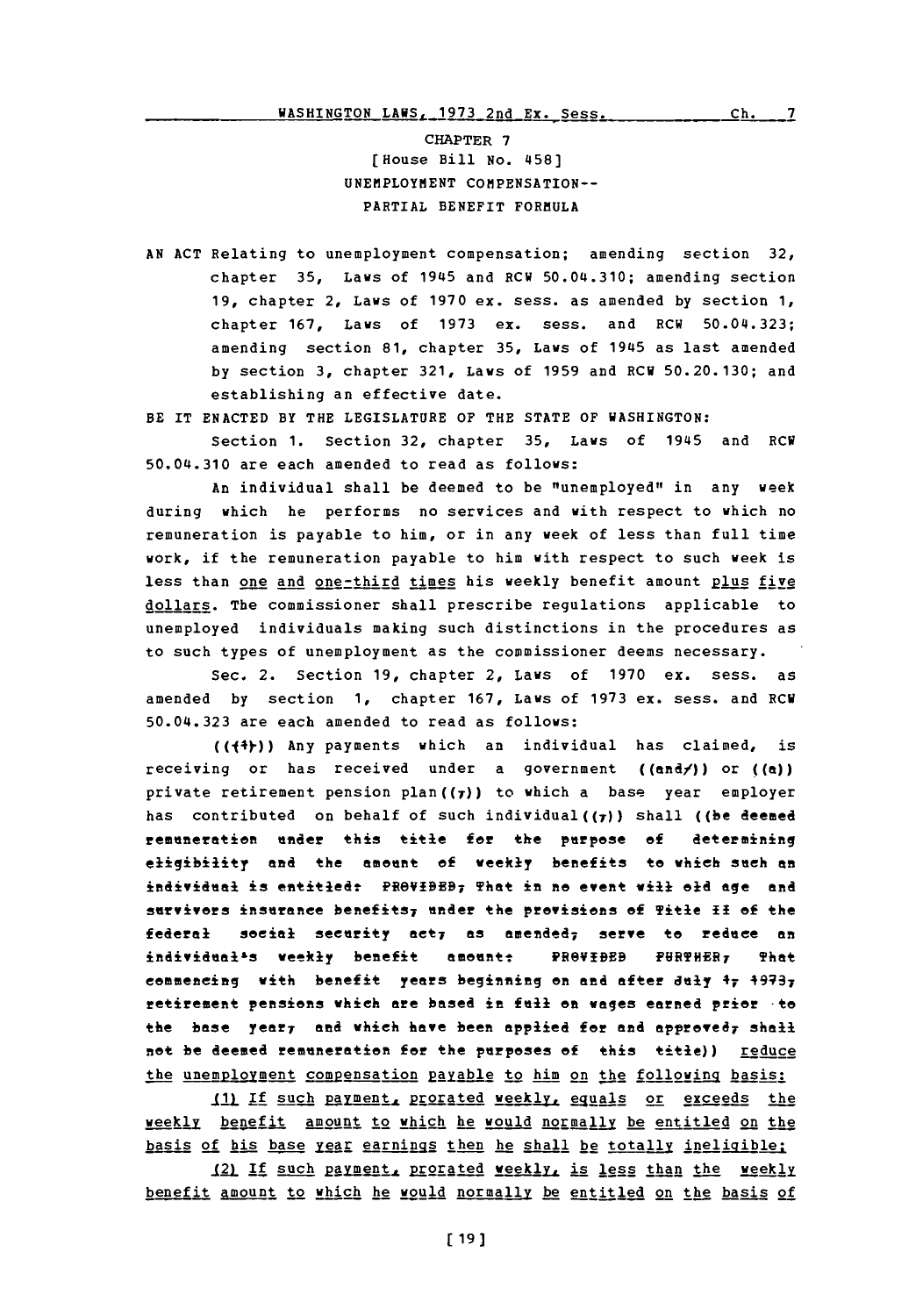this title and regulations enacted pursuant thereto, his weekly benefit amount shall **be** reduged by the amount which his prorated weekly pension amount exceeds twelve dollars. The reduced benefit amount so computed, if not a multiple of one dollar, shall be raised to the next higher multiple **of** one dollar.

Auy amounts deducted by reason of this section shall not be available for the payment of future benefits, that is, the individuals total benefit entitlement shall be reduced **by** the amount of benefits paid plus any amounts deducted pursuant to this section.

Paiments received under the old age **and** survivors insurance program contained in Title II of the federal social security act **as** amended, payments received on account of disability rather than on account of age or length of service and, commencing with benefit **Isars beginning on and after July 1. 1973. payments attributable to** retirement pensions which are based in full on wages earned prior to the individual's base year shall not operate to reduce an individual's weekly benefit amount.

(((2))) Payments claimed or received under a government ((and/)) or a private pension plan shall not be considered wages subject to contributions under this title nor shall such payments be considered in determining base year ((earnings **of** the **individual))** wages.

(((3))) In the event that a retroactive ((retirement or)) pension ((payment)) or retirement plan covers a period in which an individual received benefits under the provisions of this title, the amount in excess ((paid ever)) **of** the amount to which ((he)) such! individual would have been entitled had such retirement or pension ((payment)) plan been considered((7)) as provided in ((subsection  $\{4\}$ above<sub>7</sub>)) this section shall be recoverable under RCH 50.20.190(( $\pm$ PROVIBEB<sub>7</sub> HOWEVER<sub>7</sub> That any amounts which have been deducted from the weekly benefit amonnt **by** reason **of** the provisions of this section shall not be available for future benefits: PROVIBEB7 FURTHER7 That no payments received on account of temporary or permanent disability rather than on aceannt of age or length **of** service shall be considered eampensation paid for personal services)).

Sec. **3.** Section **81,** chapter **35,** Laws of 1945 as last amended **by** section **3,** chapter **321,** Laws **of 1959** and RCH **50.20.130** are each amended to read as follows:

If an eligible individual is available for work for less than a full week, he shall be paid his weekly benefit amount reduced **by** one-seventh of such amount for each day that he is unavailable for work: PROVIDED, That if he is unavailable for work for three days or more of a week, he shall be considered unavailable for the entire week.

Each eligible individual who is unemployed in any week shall